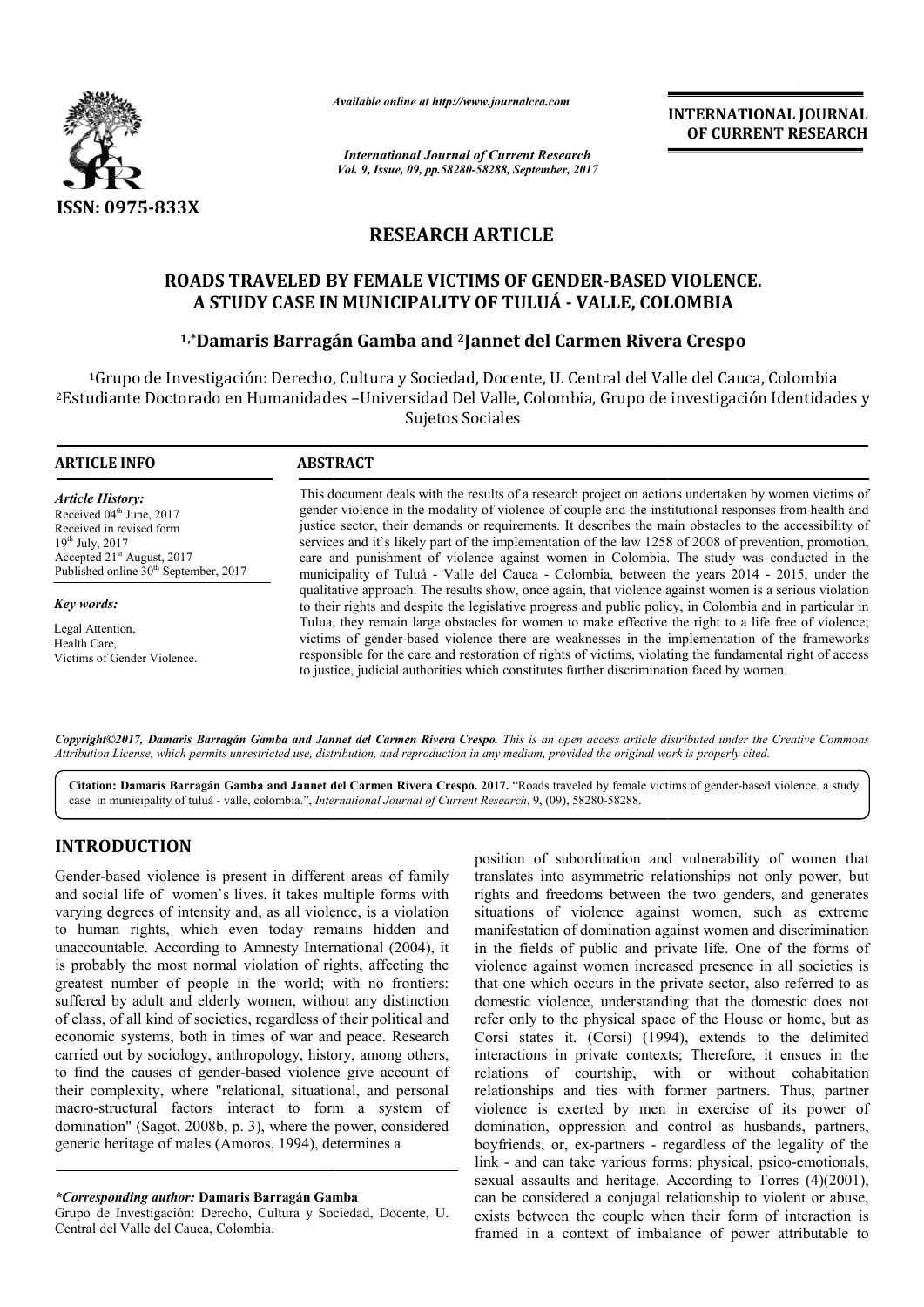gender relations. Partner violence involves conduct by action or omission causing physical, psychological, economic or sexual damage. WHO (Motta Cristina, 2011) (World Health Organization - 2013) who estimates that partner violence is the most common type of violence against women, and affects 30% of them around the world, a cause of major damage to the physical and emotional health of women and it is a serious violation to human rights and the most serious risk to their lives. Now well, thanks to the historical struggles of feminist movements by making visible discrimination, inequalities and violence that women are living in the world, Some States and in particular those of Latin America, over the past three decades, have been assuming the commitment to recognize and protect human rights of women, including the right to live free from violence; they have especially advanced in the definition of actions or behaviors that constitute domestic violence as a crime, the procedures to investigate and punish the aggressors and the implementation of policies to victims and eradicate the scourge of violence against women. In this context, Colombia has ratified various international treaties and has made important legislative, jurisprudential and advances on public policy in favor of the gender equity and guarantees for the right to life, to physical, psychological and sexual integrity of women.

Through the 051 law of 1981, the Colombian State had ratified and incorporated into its legislation the Convention on "Elimination of all forms of discrimination against women". Then, through the law 248 of 1995 approved the Inter-American Convention to prevent, sanction and eradicate violence against women, signed in the city of Belem Do Para, where the State recognizes that violence against women is a violation of the human rights of women, and in this sense is committed to act with due diligence to prevent, investigate and punish it. With the law 742 of 2002 approved the Statute of Rome which included offences relating to gender-based violence. However the normative advances, figures show that violence in the space domestic, especially partner violence continues to affect Colombian women disproportionately. According to what was reported by the National Institute of Legal Medicine and forensic sciences - INMLCF, (2015) during 2015 is registered.

47.248 cases of partner violence, being women the most affected population by this type of violence (86,66%); in 47.27% of the cases, the alleged assailant is fellow permanent and 29.33% their former teammate. (Forensis 2015, p. 294). According to the same report, the Valle del Cauca Department reported 3.487 cases of partner violence, of which 3.094 had as victims' women. Moreover, research conducted in the municipality of Tuluá show high prevalence of partner violence and a low range of complaince, due to lack of credibility in the institutions of Justice. The numbers of affected women who decide to seek help and denounce aggressors, demonstrate that there is still a big gap between the legal and political discourse and the implementation of laws and regulations, effective actions of comprehensive care and restoration of rights of victims. Practices that are called to exert proper guardianship of human rights, unfortunately, many of the public bodies kept in open contradiction with a real recognition of the dignity of women, especially in the field of the administration of Justice and health. To continue to deepen in this problem that affects women and provide elements that contribute to improve intervention and public offering of these services at the territorial level, this research

was held with the following questions: which actions and strategies do the women victims of partner violence use to seek for help?. How do local authorities respond to women victims of partner violence, to restore their rights?. To answer these questions, it was used as a framework of interpretation the notion of critical path established by the World Health Organization and the Pan American Health Organization, understood as: the road and the actions that women victims of violence continue to seek help and get out of their situation; Accordingly, they consider that it is a process that is built on the decisions, the actions carried out by the women concerned and the social and institutional responses were found in its search for solutions (OPS, 2000). Deepen the knowledge of this route is a strategy recommended by these health organizations to know the factors that drive women to seek help as those that inhibit them; the obstacles found to make such decision, their frustrations and resignations, in order to give more and better support to programs and actions that are implemented to prevent and eradicate violence against women.

### **METHODOLOGY**

This research was carried out under the qualitative method that have as a purpose to interpret and understand the sense and meaning that actors or investigated subjects give to the social facts, and to the studied reality, understanding that this is a socio-cultural, historical, and intersubjective construction between individuals who share it (Sandoval. 1997, p. 33). Among the features of these studies are: 1) the narrative of the facts rescued from the voices and feelings of the subjects involved, 2) Employ intentional samples, selected according to criteria previously established by the researcher, 3) use techniques that allow an approach with more natural and more interaction between subjects and researcher, as the interview in depth, focus groups, participant observation. From this perspective, the case study was used as approach to research, which is particularly suitable for certain types of problems, where research and theory are found in their preliminary or exploratory phases and problems of social reality where the participants experiences are important and the context of the situation is critical (7) (Yin (, R.1981). Based on exploratory study and regarding the exploratory objectives designed to ensure quality and reliability to the study, it was worked the typology of multiple cases as well.

Accordingly there were analyzed 6 cases of women victims of partner violence, selected under the following criteria:

- Women older than 15 years, victims of violence by their partner or ex-partner, which, at the time of the interview, had initiated a complaint process before the House of Justice of the municipality of Tulua, minimum 6 months earlier.
- be willing to narrate their experiences by their own free will and allow it to be recorded during the interview.

Information of women victims was taken through an interview in depth oriented to collect data on violence in the family context, the actions undertaken to seek help; their perceptions about the care given by the service providers and the assessment of the responses found. Semi-structured interviews to three operators of Justice involved in the judicial process and three health providers were also conducted.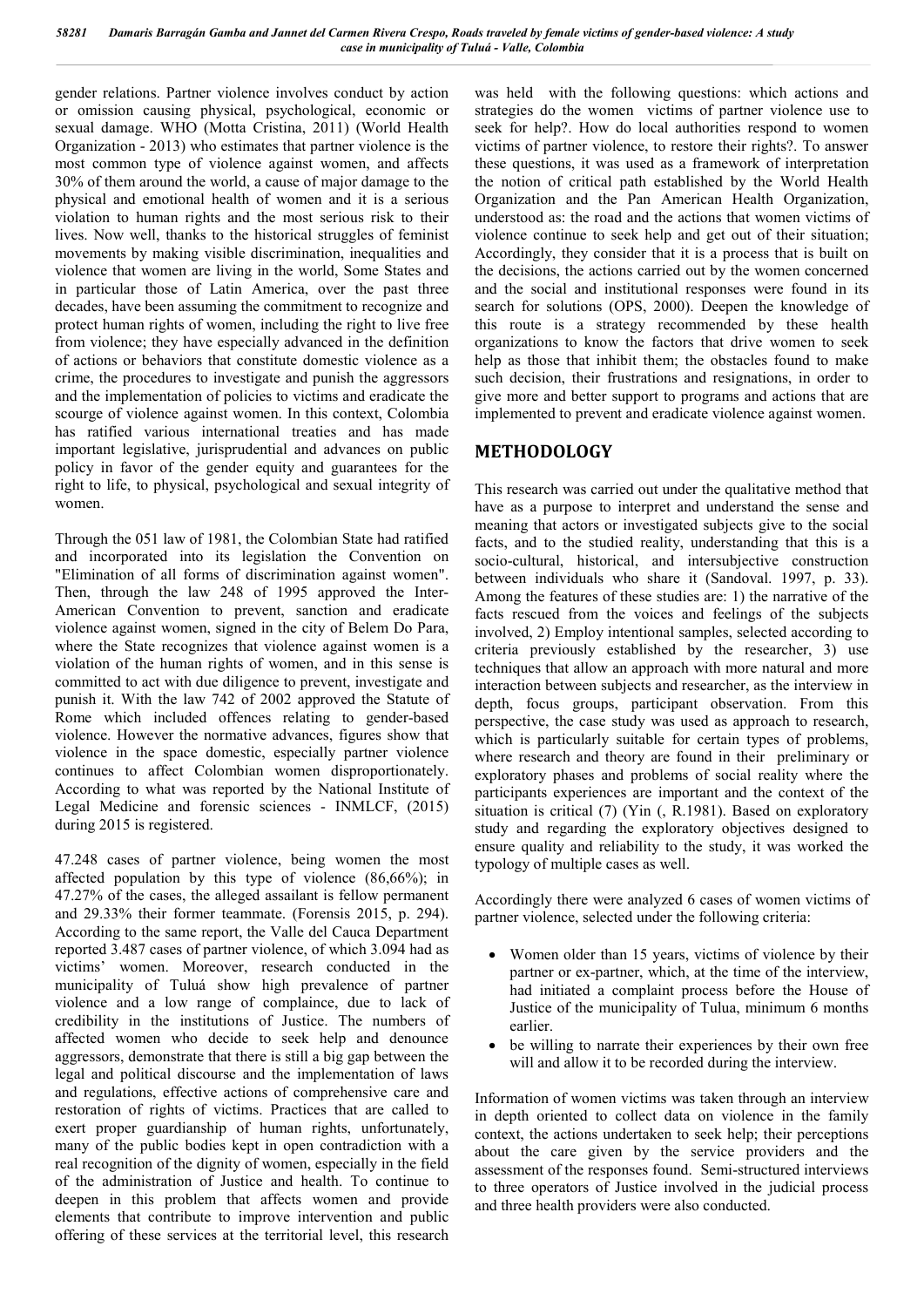The research conducted by Damaris Barragan (2011) through the application of survey of households in 6 socio-economic strata in Tulua, showed that 70% of women has been assaulted by their partner or ex-partner, being the psychological violence at its higher prevalence with 70%, followed by violence heritage with 43%, with 40% physical violence and violence sexual 23%. In 1998, the Pan American Health Organization proposed the research protocol for the critical route that follow women affected by domestic violence. The usefulness of the Protocol lies in that it allows you to diagnose the situation of violence experienced and perceived by the victims, know the efficiency, effectiveness, coordination and consistency of the governmental and non-governmental services that cater to victims of violence; identify the needs of prevention and care, and improve services.

#### **RESULTS AND DISCUSSION**

#### **Juridical Context**

As the Inter-American system as a Universal system of protection of human rights, have had particular concern to address the phenomenon of violence against women, which has been defined as "any act or conduct, based on gender, which causes death, injury or physical, sexual or psychological suffering to women, both in the public and private" (Convention Belem do Pará ( art.1). It is the State duty to act with due diligence to combat and eradicate all constituent acts of violence against women (2009, Corte IDH.) Case Gonzalez and others). International protection systems have been emphatic that this obligation extends to the prevention, investigation and punishment of acts of violence against women, both of those events attributable to State agents as to those who have been committed by private individuals. In the same way, the Inter-American Court has detailed implying the obligation to act with due diligence to acts of violence against women, measures of legal, political, administrative and cultural nature that promote the protection of human rights and ensure that any violations thereof are effectively considered and treated as a wrongful act (...) likely to lead to sanctions for who commits them, as well as the obligation to indemnify the victims (...)

The proper fulfilment of this obligation implies that the State not only adopt a legal framework to address violence against women, but they also must:

To strengthen the institutional capacity of judicial, as the public prosecutor's Office, police, courts and courts and the services of forensic medicine, in terms of financial and human resources, to combat the pattern of impunity for cases of violence against women, through effective criminal investigations that have a proper judicial follow-up, thus guaranteeing an adequate sanction and repair"( Comisión Interamericana de Derechos Humanos Comisión IDH, 2009) (Commission HDI 2007). According to this, the Colombian State has issued different legal regulations, the most important being the 1257 Act of 2008; There pledged to "guarantee the right of women to a life free of violence, both in public and in private, access to the administrative and judicial procedures for their protection and care, and the adoption of public policies needed for its realization" (art.1); to achieve this you must, among other actions. To formulate, implement, and update strategies, plans and programs for the prevention and eradication of all forms of violence against women; run training programs for public servants who ensure proper

prevention, protection and care for women victims of violence, with special emphasis on the operators of Justice, health personnel and the authorities of the police (art. 9, literal 1 and 2); and because of the principle of coordination "all entities that have within their functions attention to women victims of violence should exercise actions coordinated and articulated in order to provide a comprehensive care" (art. 6). Likewise, departmental and municipal, Governments ordered the issue of violence against women on the agenda of the Social policy councils, and municipal and departmental development plans include a chapter of prevention and care for women victims of violence. In article 8th of this law were the rights of women victims of violence, such as: receiving comprehensive care, medical, psychological, psychiatric and forensic assistance, specialized and comprehensive for them and their children; rece legal advice and legal technical assistance with free, immediate and specialized character from the moment in which the fact constitutive of violence gets in the authority. The right to the truth, justice, reparation and guarantees of nonrepetition against the constituent acts of violence. Right to decide voluntarily if it can be confronted with the offender in any of the places of care and administrative or judicial procedures among others. This includes the right to demonstrate to the Office of the Attorney-General directly, in writing or through a legal representative, its intention not to reconcile.

#### **Regarding some measures to be taken with the victims, the 2008 - 1257 law establishes three types:**

Protective measures, seek to put an end to violence, abuse or aggression, or avoid that this occurs when he is imminent. They are issued by the Commissioner of family and lack of this Municipal Civil or Municipal promiscuous judge (art. 17).

Measures of attention: are provided to women who are at special risk, for having denounced the aggressor. By Decree number 2734 December 2012, the Government regulated this type of measures defined as temporary services room, food, and transport needed by women victims of violence with physical and/or psychological impairment, their sons and daughters, when these services are inherent to the treatment recommended by the health professionals, according to the summary of the history and the national police valued the special risk situation and recommend that the victim must be relocated.

Measures of stabilization: seek to provide educational and economic alternatives to women victims, to break the vicious circle of violence and dependency against their attackers; in this regard, the competent authorities may: "request the victim preferential access to education technical or higher courses, including subsidies for food, tuition, lodging, transportation programs; instruct parents re-entry into the education system, when the victim is a minor". Also the Government has enacted tax incentives for private companies that link proven women occupationally, and proceeds by a maximum term of three years, from the date that starts the employment relationship (Decree 2733 December 2012)

In addition to these measures in the 2008, Bill 1257 and its regulatory decrees, in March 2013 the national Government issued 161 CONPES document containing national public policy of gender equity and the Plan of action indicative 2013- 2016, which includes the comprehensive Plan to guarantee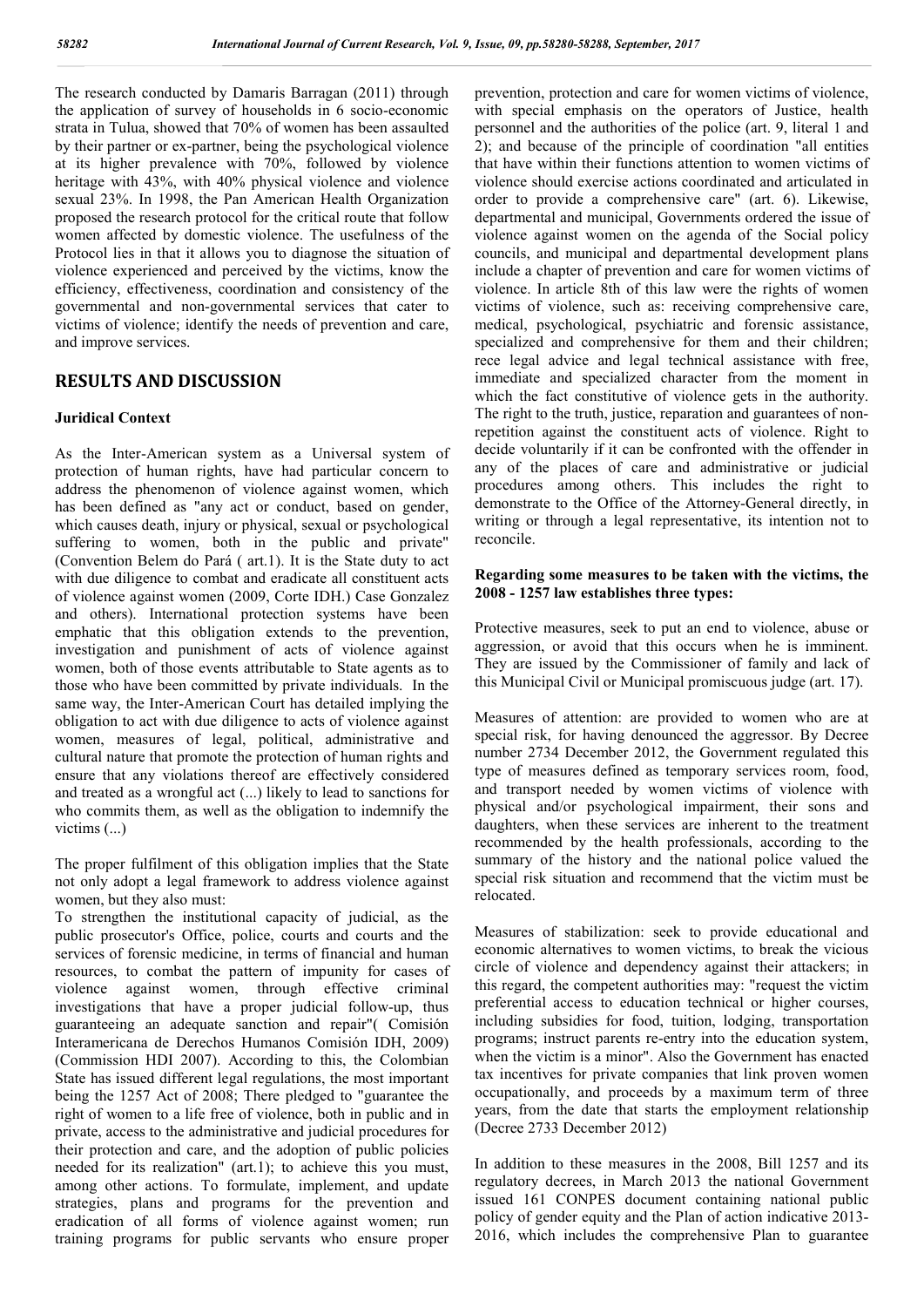women a life free of violence. There is some special emphasis on the need to strengthen the spaces, mechanisms, systems and tools of inter-institutional coordination and follow-up, "strengthening the institutional capacities of the sectors linked to the prevention and treatment of violence and qualification of its officials on these topics; strengthen the institutions responsible for care in health and in justice to women victims of violence", among others. Likewise, defined responsibilities to the institutions of Justice, in terms of: "draw up guidelines for the research and care of cases of complaint about sexual violence, domestic violence, homicide, food absence and injuries by acid. Ensure the specialized care and the restoration of the rights of children and adolescents victims of sexual violence through comprehensive care centers for victims of Sexual abuse - CAIVAS"

#### **Via Crucis of the victims.**

The study of the critical path was realized from the story of the experiences of 6 female victims of partner violence. Their ages ranged from 27 to 48 years old, all have had relationships for more than 7 years, one still lives with her abusive partner, five were separated, of these, three have new couple and two remain without a partner; all went to instances of Justice to ask for help and report the facts; None has received psychological treatment or psychosocial counselling. The level of schooling for most is incomplete high school, one attended only primary; their incomes are low, Half of them are homemakers, therefore they are economically dependent on the current companion and family supports, two receive income from the informal activities carried out (sale of tickets, Sale of arepas (a Colombian typical food prepared with corn), and fried food (such as potatoes, bananas, etc.)) and one is a mall employee.

The stories of this group of women show similarities in regards to the experiences of violence who have lived. The most talked about stories of aggression that usually began in childhood, by the families of origin, as an expression of the authoritarian way in which educated them: familiar shock, humiliation, verbal abuse by their parents, as well as overwork, were made on a daily basis their mothers and they lived in their childhood; so some women describe it. ... practically I didn't childhood, or games or anything like that because I had to help my mom in domestic trades,... my dad is often angry and be sulked, mom hitting or yelling very ugly, also punished us strong (interview 6).

Since the early years are women have lived with authoritarianism and submissiveness, prevailing punishment and abuse on the stimulus and the reward. These conceptions and practices of socialization in the family, encourage women to be dependent, submissive and tolerant toward violence, while men taught them to be aggressive and dominant; Thus "family in their socializing function molded from dichotomous way the roles of men and women and perpetual gender violence" (Matud *et al*., 2003). According to what was reported by half of the informants, the aggression of the spouse or partner started with cohabitation, marriage or the onset of sexual intercourse. "We got married recently started everything... He was believed to be the owner of me". The assailants seem to imbue a sense of ownership over women associated with control of their sexuality. Other women expressed assaults by their partners, started early, since the courtship; "being boyfriends I was pushed by my arm because I wore a short skirt cinched to the body, try to hit me in the

face because I told him that I was wearing as I wanted to,... was very jealous"(interview 1). Generally, episodes of violence by their partners began early, either in courtship or in the first months of coexistence: cries, ill-treatment, humiliation, threats and blows with the hand, with objects, choking attempts; i.e. go on climbing. Some recount that illusion lasted them just a few months, until the first violent explosion, when they discovered the nature of the companion and the type of tax relationship established by this. Perez Serrano (1994: 81) says that "the aim of the case study is to understand the meaning of an experience". Knowledge of the particular, idiosyncratic, not forgetting their context. Why is a particularistic, descriptive and heuristic method that uses inductive reasoning and the dense description of the studied fact?

According to Taylor, S.J. and Bogdan, (10) r. (1992). The interview in depth is a technique not directive, open and not standardized which follows the model of a conversation among equals. Is carried out through various meetings face to face between the researcher (a) and involved subjects directed toward the understanding of the perspectives that informants have in their lives, experiences or situations, as they express in their own words. In this type of interview the investigator produces a guide to more or less general themes that guide the conversation with the study subjects; the order and the form of the questions raises the interviewer of the shape that you want and deems appropriate (13) Piergiorgio Corbetta (2003), p. 350.

#### **Breaking the silence**

The critical path begins with the action of 'breaking the silence' in relation to a situation of violence. I.e., affected women begin their journey when they decide to disclose the situation a person beyond their immediate domestic or family area, as a first attempt to seek solutions. "With this concept is the assumption that there are a number of factors that promote or inhibit a woman to seek help" (PAHO, 2000). According to Sagot (2002), the factors that lead a woman to break the silence and take certain course of action out of the vivid violence related to the complexity of the dynamics of the violent relationship; that complex dynamic is generating feelings and reasoning that culminate in decisions to find alternatives to the situation that exists. Factors such as economic resources, presence or absence of networks of support, access or not to care institutions to women victims of violence, skills and personal capabilities, are decisive in the process to break the silence and become more or less tortuous. The same author, makes a distinction between external and

internal factors that lead women to start a course of action to get out of the cycle of violence. The internal factors include: feelings, social representations and reasoning of the women; while external factors relate to the influences that receive women of their external environment, such as props, material resources, existence and quality of services, increased violence or effects of violence on other people in the family. Both factors are connected and operate in favor or against initiate the process to get out of a violent relationship; all are interrelated between itself and act on the subjectivity of women to strengthen or weaken them in its decision to initiate and continue a path of seeking help and solutions; in this sense, "subjectivity ends up being the dimension in which the sense of the process of critical path is built and which explains how the same element can be turned into drive or inhibiting factor" (PAHO, 2000).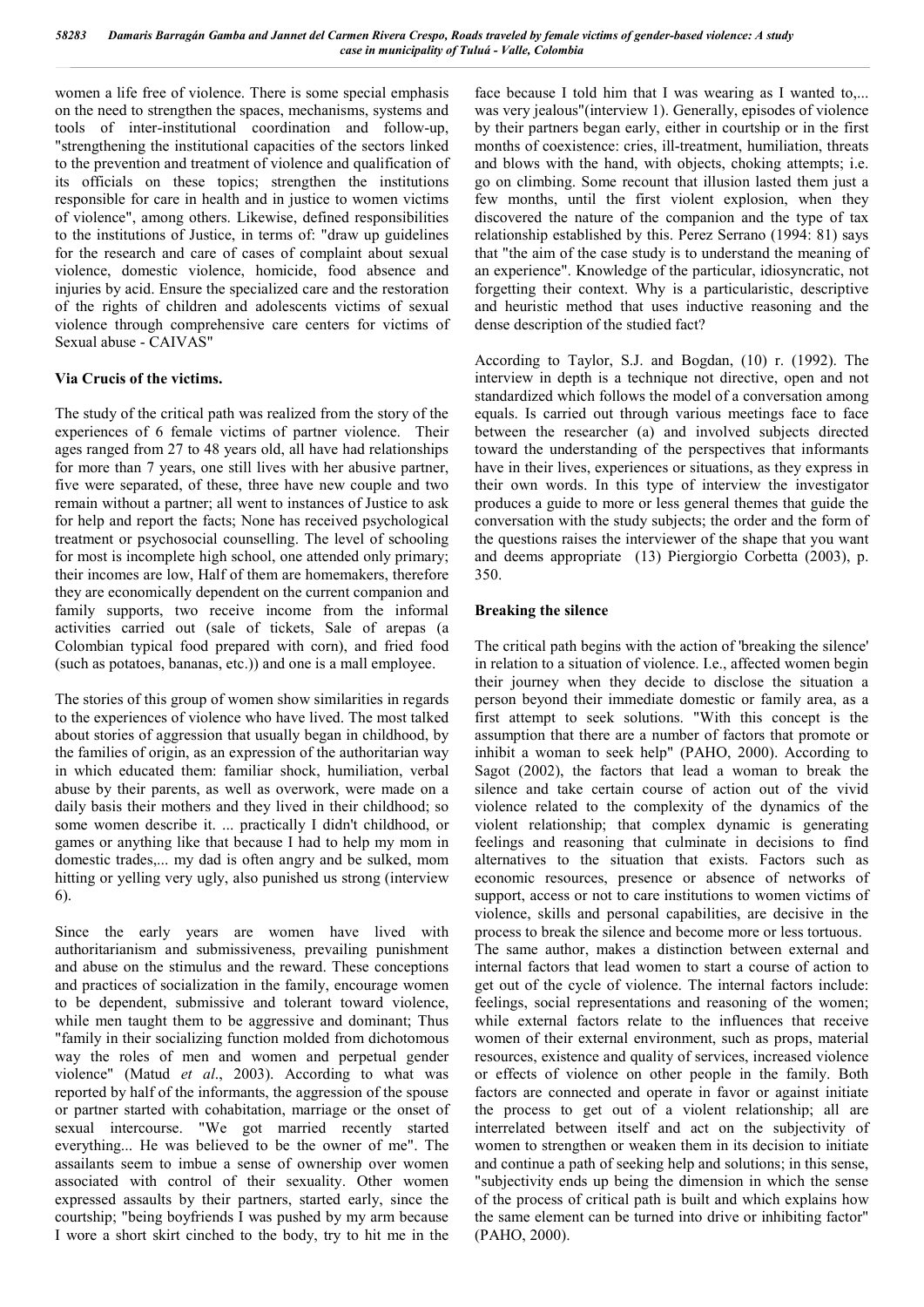In the cases studied the process of decision making for assistance and report the facts is cataloged as long and tortuous, since women endured for years, humiliation, illtreatment and hits; given that violence against women is part of the socialization of gender patterns, the majority of women live it for a long time in silence and resignation; In addition to dare to "talk" implies, on many occasions, risks for women, including the increase in violence or lose their assets. In that sense, after a first step, often follows a decline or the search for other ways. Depending on the age of the interviewee and the years of relationship, we found cases ranging from five to more than 20 years living with violence. From the classification proposed by PAHO and welcomed for this study, on the factors that promote or inhibit women to find solutions to partner violence, as reported by the women investigated that analysis is made.

The internal factors that inhibit women to take the decision to start the critical path are associated with three fundamental aspects:

cultural patterns instilled through the process of socialization with respect to gender roles which assigned to man the power or right to control and correction of the behavior of women; Therefore, violence against is assumed as a defense mechanism but rather inescapable; one of the women interviewed expressed in the following way: "if I would have known that with marriage there came problems, abuse of the husband". In this same sense, women still playing the idea of "spouse self-sacrificing, submissive" that must be sacrificed to maintain family unity, situation that is reinforced, in many cases, by some family members who requested "not to think on it, but in their children. So the women told him:

When commenting to my sister or my cousin life so violently that I lived with my husband, they told me that that was part of the marriage, which did not make her case, that all the men were violent (interview 5). I made time wanted to separate me, but as have instilled a love for the children, then one thinks that they are the most important thing, that they needed to sacrifice and endure which needs to not pass (culminating on 3). Assuming the violence against her as a destination leads to live with resignation and do little to get out of it or at least postpone the decision to act.

Under the premise of deep roots in the culture "because I love you I have the right to hit you" women accept the physical abuse, frequent claims, the enclosure, jealousy, control and surveillance of their lives, with some complacency, because they consider that these are manifestations of the immense love for your partner, without being aware of the exercise of domination and control over their lives and increasingly ascend in the scale of the subjection and loss of autonomy as subjects of rights. ) the fear of the backlash of the offender; this factor is referenced by the majority of the women interviewed. They feel afraid before the kind of threats that receive the aggressor and its potential to hurt them. When told that it was going to go to the House of Justice, he threatened with remove me, or steal my young child and lose to the Eastern Plains, he also told me to kill me or kill my younger brother (interview 1) but he didn't. He is a man capable of anything, very aggressive, honestly I was afraid because when we discussed and he named him that he was going to leave, put on like crazy and said that I was looking for where out to kill me and kill him... once, after humiliating me and treat me badly, I told him that

he was going to denounce, then tried to drown me with the pillow (interview 4).

The threats by the aggressor frightened and undermine the ability of decision of women and many times even of people close, that at some point could provide support to those affected, creating a regime of terror that extends beyond the four walls of your home. One interviewee described it as well "she was looking for fight my brother, treating him badly, why no one from my family got to defend myself" (interview 4).

The lack of financial resources and lack of information are also inhibiting factors. Economic insecurity plays a role in the decisions and actions of many women to stop. In fact, half of the informants lacks economic autonomy, because do not work outside the home, what constitutes an obstacle when trying to break the chain of attacks. By not having income to feed their families or alternative housing, cannot leave their home and their husbands; they know that hardly get legal or institutional backing to ensure the sustenance of their sons and daughters, so the contribution of the aggression " he feed the children, it was my greatest fear to separate from him;... without good work was suffering" (interview 5). Two of the women interviewed were on the verge of being expelled from their homes with their children, by the aggressors, which constitutes a multiple violence, which combines physical, emotional and financial aggression, and relies on the unequal distribution of property between men and women. Housing as the starting point to organize and reorganize the life, is one of the most precious resources for women, therefore losing their housing space places them in a condition of extreme precariousness to the home, limited-that is, it is essential. "Staying homeless, or that.

Some women also recognize that ignorance of their rights, services, procedures and formalities, makes it more difficult to decide to go to the justice authorities and initiate a criminal action. With regard to external inhibitory factors, the spotlight has to do with inadequate institutional response, due to the excess of formalities, slowness of the processes, the imaginary and negative attitudes of officers of Justice and health services. "More than one year ago I denounced it because it struck me very ugly, me insults each of which I am in the street, they have not done anything, he makes a mockery of Justice", is the testimony of one interviewee (3). After several attempts, many women develop mistrust in institutions, which discourages them to continue the process with the judicial authorities. Those affected feel that laws are dead letter, that the police not "for them balls", officials blame them prosecutors and judges do not condemn the aggressors, and they impose them ridiculous penalties. An informant discusses her to file a complaint: "employee of the Commissioner received me very reluctantly complaint, scolded me because it was the third time he denounced, made me feel worse, and gave me to understand that I was to be blamed because he was still living with me" (interview 4).

However, the factors that drive women to seek solutions to their problems of domestic violence, also can be: internal or external. In the cases studied, the internal factor that encouraged women to break the silence and initiate the critical path, were feelings of saturation and indifference by the women. In general, women tolerated for a long time different forms of violence, which is undermining their emotional health, reaching in many cases present symptoms of anxiety,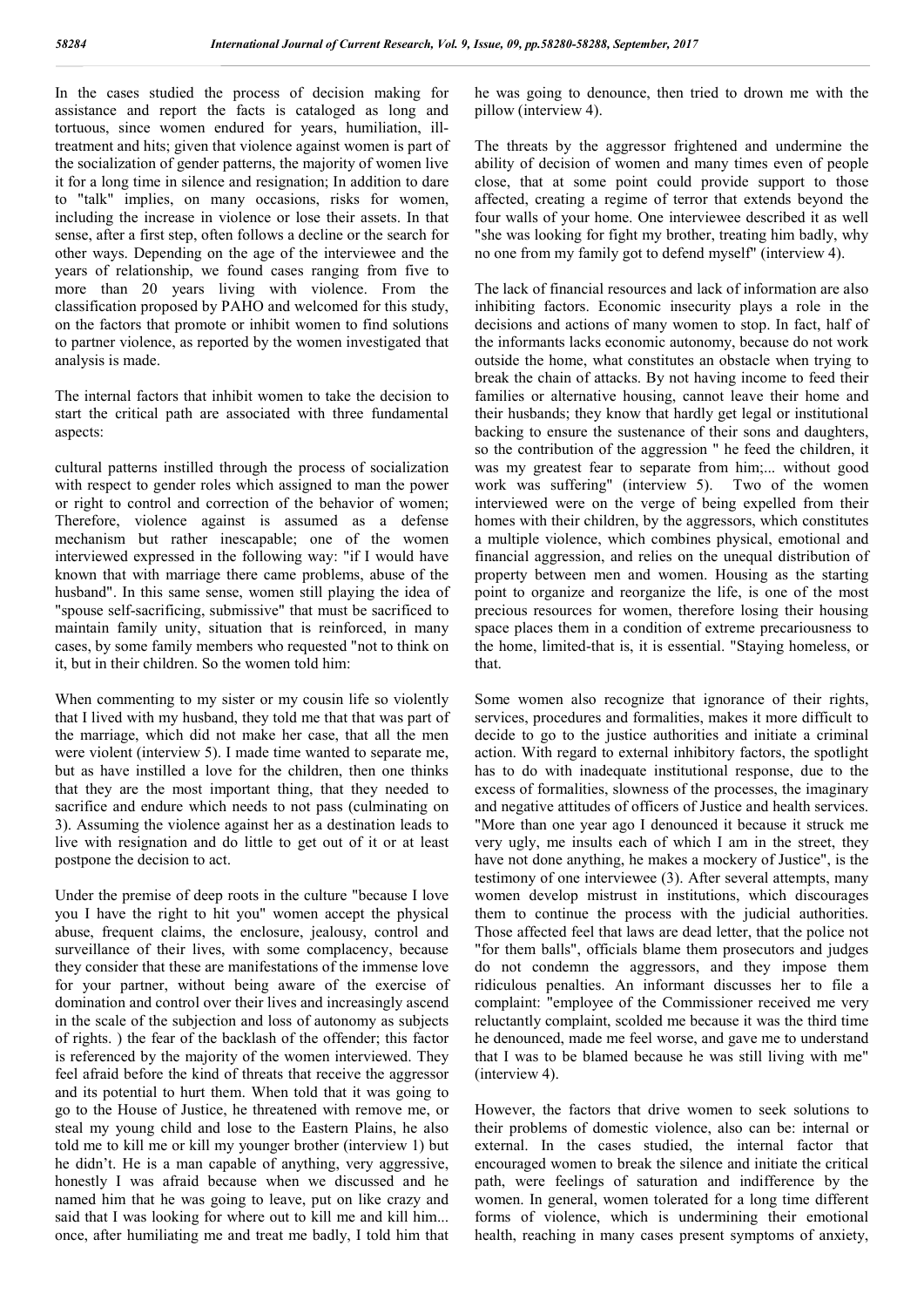sleep disorders and headaches. One of the women interviewed stated that it was about her sadness that several times he thought suicide.

.. After crying all night because he humbled me very ugly... I compared with other girlfriends and told me that he acknowledge that he would not remain with me because I was very fat and ugly, I was filled with value and said no more, I'm going to give it a twist to my life (interview 1). Both wheel the jar until it is finally broken, hold you both... pushing, kicking, slapping, vulgarity and abuse my children, many years waiting for that change, which let the alcohol and the lack of respect, up to one day after a scandal and threatening me to set fire to the House and kill us all, I said no more, again denounced him at the police station family and I went to where my mom (interview 5). Others interviewed, suffering of abuse, humiliation and deprivation were love, emotional detachment from the aggressors and the need to find exits as seeking employment to gain in economic autonomy and to spread. One interviewee narrated it in this way: "... I couldn't stand it, I realized that didn't want it, answered reluctantly, did not want to continue living that life,... put a sale of fried food and arepas to wean me" (interview 4).

External factors relate to the influences that women of their external environment; It can be said that all respondents shows that personal processes and their reasoning were reinforced by the support of close people (relatives, friends), the increase in violence or effects of this on children and others in the family. It increases the escalation of violence are new forms of aggression: sexual violence, infidelity, possibility of losing goods or other expressions of the patrimonial violence, as the negation of the offender to pay family expenses; all this motivates women to start a help search path. Many times, these forms of violence become extreme manifestations or are built into spirals, to the point that some women have felt in danger of death, a fact that drives them to initiate a critical path. In this respect an informant stated:

each time was worse it insulted it mistreated the eldest daughter, insisted on selling the House, and I expect in any street to make me scandals and threat of death,... my mother and the neighbors I always motivated so he denounced it (interview 5). As you see, family networks and the social bond, that women have is very important in all cases, as they usually return to their families of origin or receive economic and emotional support which replaced, in many cases the institutional action.

#### **The paths traveled**

The stories of the women interviewed not only realize long experiences of maltreatment, but show how through the years, sometimes decades, many of them have survived, by resorting to the search for support among the people and institutions; contrary to what is often believed, not all live passively violence or accept it as valid. Through the interviews could know from childhood, and at different times of their lives, they claimed in one or another way, support to stop the violence, sometimes went to relatives and close people, other governmental institutions of Justice and police, but the negative responses or re-victimizing found in institutions that came they taught them to speak and do not always ask for support to help them to deal with problems and that big risks, it brings by contrast. Such experiences taught to remain silent

does not necessarily as a result more than the processes of socialization of gender, but because of the lack of adequate social and institutional responses, found that some, after abortive attempts, took years to return to speak to ask for help. Four of the respondents attended insistent way by two and up to four times, the resources known to them: friends, family, communal leaders who motivated them and even accompanied to ask for help in the police station family, Prosecutor, ICBF; but this emphasis contrasts with the lack of found favorable answers, reason by which abandoned the processes, or due to tiredness or lack of good results, or because they did not return to have any information; However, the moments of discouragement not prevented that, before a new experience of violence particularly painful or hoping to find an adequate response this time, again to seek legal aid, or resume any process that was suspended. It should be noted that he has here played important role of information received in the complaint and information about gender-based violence, campaigns carried out by the national, departmental and municipal governments.

As narrated, the trajectories of the women interviewed are similar: experienced situations of physical, psychological, sexual and equity, violence in greater or lesser proportion; However, the assault was that motivated women to undertake prosecutions, not to be the most frequent and painful, but for being the most recognized by the criminal law, as signs that women's body are taken as proof of the fact.

They also have in common that in the majority of cases (except one) it is long and a bit tortuous paths since they have had to pass through various institutions making efforts that seem endless, without answer timely, specific and conducive to their problems. It is important to note that most of the women interviewed, does not have a priority that the aggressor is taken to prison or seek revenge on him. what most want is to end the violence and they can live with peace of mind; Some also considered that he is les must "compensate for the damages caused" especially in cases in which offenders have left responsibilities with their children. For this reason several women, once initiated criminal proceedings, they have doubts and hesitations, and to the promise of the aggressor give a share to the maintenance of the children and not to attack them again ask the judge not to send him to prison; in the words of one of the informants "send him to jail does not solve anything, there becomes more violent and resentful, what I want is that let me quiet, answered by their children and each make your own life" (interview 2).

#### **Experiences with services provider's institutions.**

According to the 2008 Bill 1257 and Decree 4799 of 2011, each institution and organization involved in attention and punishment of violence against women must define and establish processes and intra-institutional and cross-sectoral protocols for the protection and restoration of rights of victims. In the municipality of Tuluá, from the year 2013 was defined the path of attention, but little has operationalized, therefore does not comply with the function to serve as a guide to effective and timely attention from institutions providing legal, medical and psychological services. This is recognized in the accounts of women who are unaware of the entities responsible for providing care, services and procedures; nor do officials have clear instances of attention.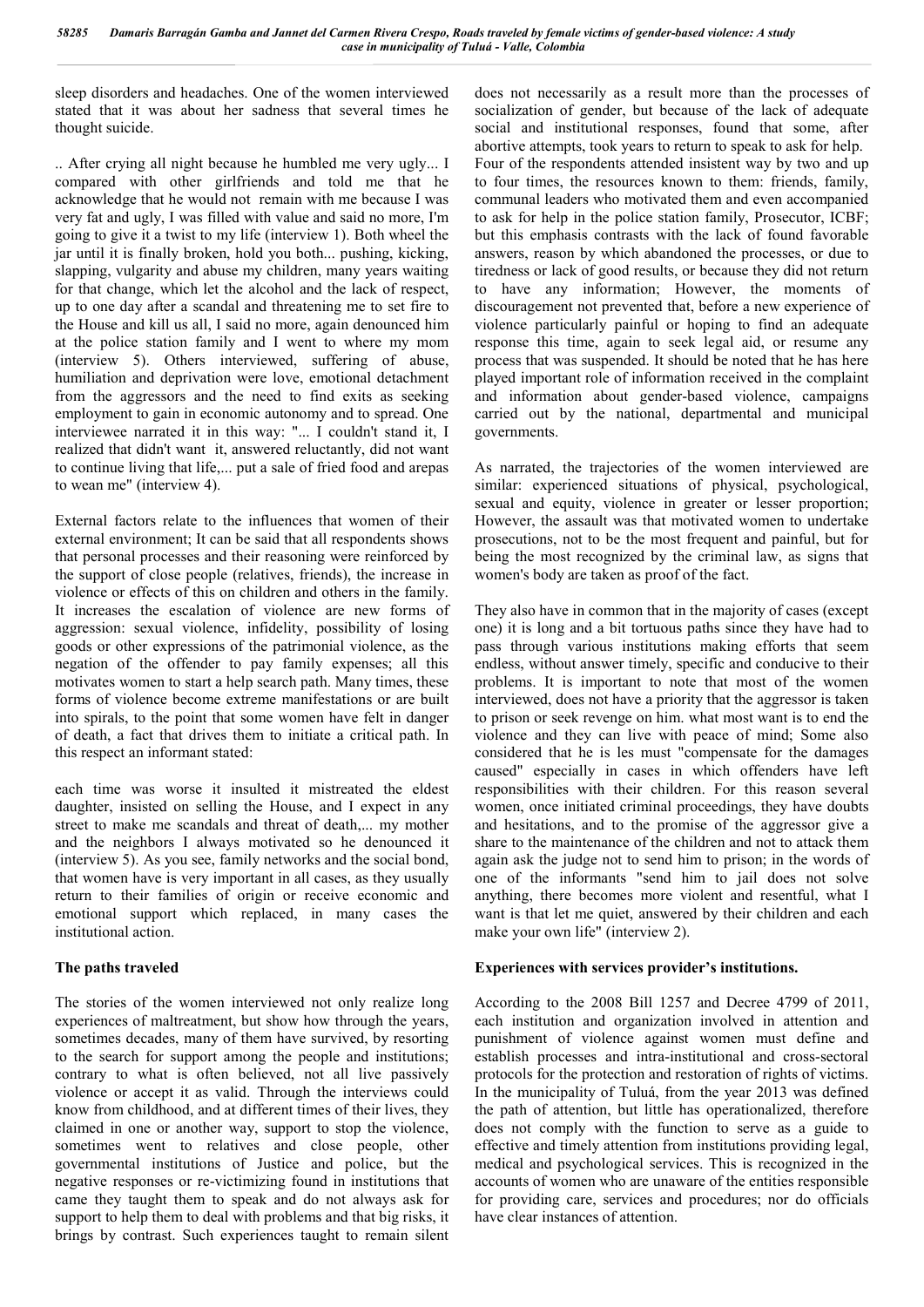#### **Sector Justice**

The administration of Justice has the duty of ensuring effective judicial protection of the rights declared in the Constitution and in international instruments established in the laws or human rights, when they are reclaimed by their owners or those who invoke that quality, regardless of matter, the law or demanded warranty. For this study, instances that according to the law 1257 2008 have responsibilities in the investigation and punishment of cases of violence against women was taken into account. Complaint: All the women participating in the study began the path of attendance in the House of Justice of the municipality, in the Prosecutor's Office - SAU, in the Commissioner's family or both, since they have had to go more than once, well because the proceedings so require it, or because severity of assaults, therefore as one of the informants, expressed "I feel at risk of dying took me to report it to the police station". The women visited the judicial authorities when escalations of violence arose, felt to be at serious risk, or wanted to protect fundamental rights in relation to their daughters and sons (food, housing, health). Attend these institutions means to put an end to secrecy and privacy, make public and notorious the problem not only against the State, but also to the whole of society. They sought help with several events of violence, which indicates the severity of assaults, therefore as one of the informants, expressed "feel at risk of dying took me to report it to the police station". The women visited the judicial authorities when escalations of violence arose, felt to be at serious risk, or wanted to protect fundamental rights in relation to their daughters and sons (food, housing, health). Attend these institutions means to put an end to secrecy and privacy, make public and notorious the problem not only against the State, but also to the whole of society.

A common experience of the women interviewed is the absence of effective protection measures to protect the integrity of the complainants; all they ordered by the national police security measure, but to give the order to the local command, expressed them inability to provide them with permanent protection, two they gave them the telephone number of the police quadrant so you communicate in case of a new attack of the offender; in one case, the Prosecutor ordered the eviction of the offender, because of the danger that was the family's room but only took effect two months later, was as crazy, armed with a knife, gave him kicking at the door and even broke a glass window, shouted to open him that this was his home, that we was going to kill everyone, even if it was for the prison,... the neighbors called the police, they arrested him, they put a fine and forbade him back to the House and approaching any of us (interview 1).

The attitudes of Justice that operators are also obstacles on the critical path they trivialize the problem of violence against women and its possible consequences, do not believe in their narrations and are unaware of the dynamics of violence; in the words of an official of the Court ".. .that is a pandering, they denounce when they are mad then arranged under blankets and in less than eight days come to desist because they were already happy with her husband, they don't want us to tell them to jail... a month back crying for the same". Moreover, some informants stated that they felt very intimidated by the way as they received the complaint, calling into question the reported and minimizing the danger of vivid situations and the importance of intervention; other times they lay the blame it by

continue living with the aggressor, trying to them "masochistic". Not providing is the protection of the authorities, place some women at greater risk, "the other day that came to the House, after the complaint, mocked, insulted me, broke some dishes, said I was going to get her dirty before the judge, I face the consequences" (interview 2). Situation which is aggravated by slow processes, which last for about 2 years until the judge gives judgement, excessive paperwork and negative outcomes from the criminal process. According to what a prosecutor interviewed said, 90% of the cases exonerates the aggressor, "because the prisons are at the top, there are much overcrowding and women complainants at the last minute request to not send them to prison because they lose the work and they are the breadwinner of the family".

According to the Ministry of health and Social protection (2013) the path to comprehensive care for victims of gender violence is understood as the set of articulated actions that respond to regulatory mandates to ensure the protection of victims, their recovery and restitution of rights. It includes the internal actions of each institution addressing the victim in accordance with their competences and the coordination of cross-cutting interventions. Each territorial entity built its route of attention according to the offer of services and availability of institutional, involving all institutions share responsibility in matters of health, protection and justice. The House of Justice is an inter-agency Center for information, guidance, reference and provision of conflict resolution, where to apply and execute justice mechanisms in a formal and alternative way, through entities in the national and local order as the room's attention to the user of the prosecution - SAU, inspection of police, Commissioner of family, legal office, justices of the peace and conciliators in equity.

#### **Conciliation**

Hearings of conciliation for cases of gender-based violence have been very criticized by feminist movements of the continent, since these negotiated outputs "weaken the position of women, who are forced to accept impunity as starting point and subsequently should forget and forgive and, occasionally, even keep the respect by the aggressor" (PAHO 2000). Precisely article 8, literal k of the Bill 1257 of 2008, States that women have the right to decide whether they wish to or not to participate in a conciliation, and the authorities serving the case may not promote the realization of a conciliation without prior consultation with the woman about his interest of advancing this process. The realization of the audience against the will of the woman or as a result of have not adequately informed about their right to decide whether or not confronted with the aggressor, and the right to not reconcile, it may give rise to defects in the judicial or administrative procedure.

In the system Colombian criminal violence against the partner (male or female) Court as domestic violence, it is not accusable and therefore women may not cancel, her ex partner, does not support reconciliation as well as the crime of food absence; However, by virtue of paragraph 3 ° of article 37 of the Act 906 of 2004, concerning the competence of the municipal penal judges, designates that "the own-initiative inquiry does not apply, when the decision is deemed necessary, the effects of the complaint for benefit and reparation of the victims of the unjust". Appealing to this still-existing subsection, criminal judges and prosecutors seek to "solve the conflict" by way of conciliation or mediation to promptly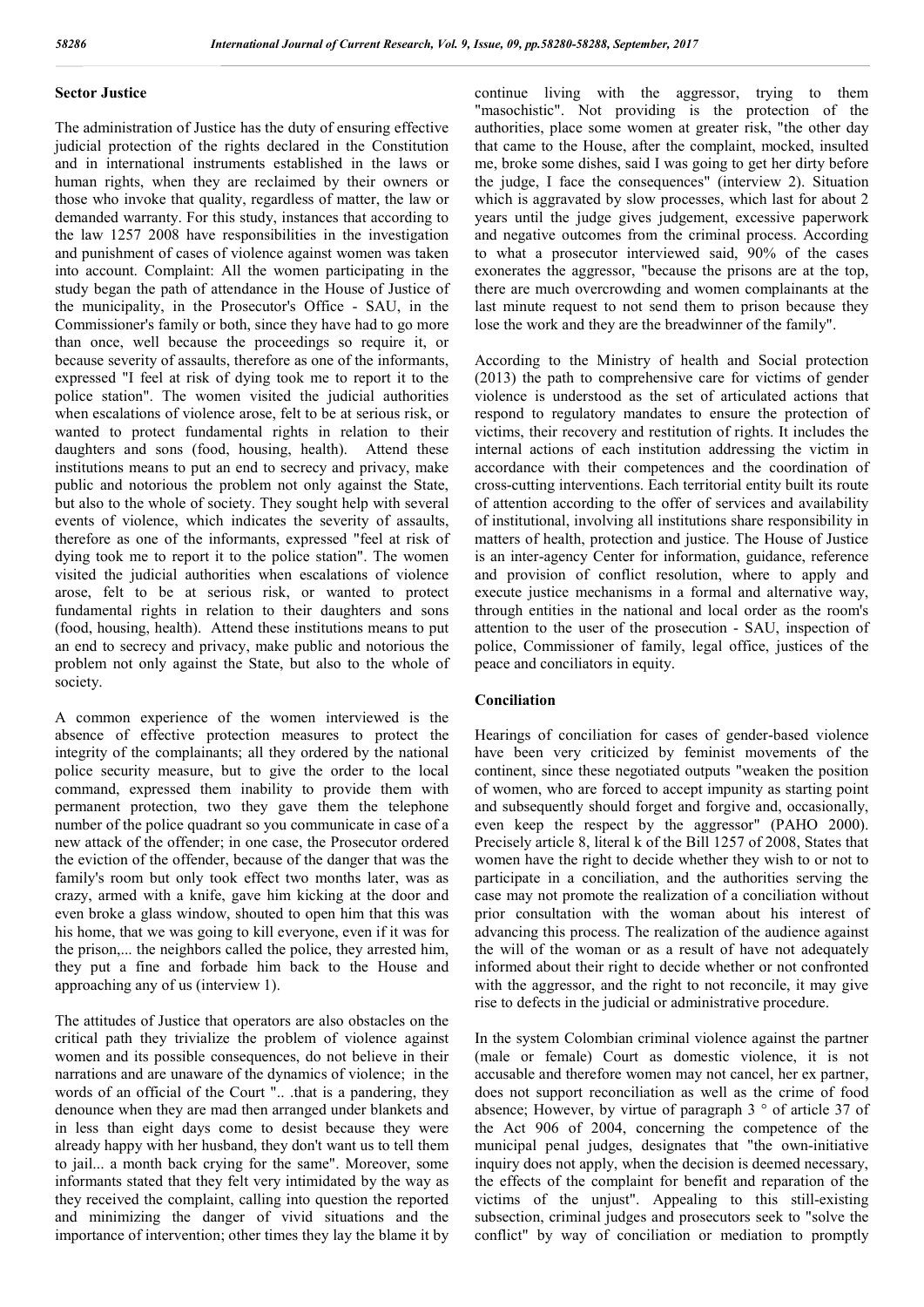terminate the criminal proceedings and in his words, "to provide speed and judicial economy". What is serious is that most of the reconciliations are carried out under situations of pressure and intimidation because generally women attacked for long periods suffer alterations in its physical and emotional and psychological health that undermine their capacity for decision and autonomy, which makes that "it does not appear reasonable to expect that women reach agreements good or at least fair with his attackers" (13) (Motta and Saenz (2008, cited in Corporación Humanas, 2011).

In accordance with the 1542 Act of 2012, promoted by the Legal Commission for the equity of the woman of the Congress of the Republic and the Corporación Sisma Mujer, among other women's organizations. In general, the operators of Justice considered that the text of the 2008 Bill 1257. It is a "Decalogue of good intentions" which is intended to deal with violence against women in a comprehensive way, including responses by sector justice, health, education, and society in general, but the State does not provide the conditions and resources required. In fact, several officials from the Commissioner's family, Police Inspectorate, Ombudsman's Office and Prosecutor's Office agree to declare the impossibility to implement that law, since institutions were allocated with more functions, but the human resource was not increased, there is no interdisciplinary teams to provide psychosocial care for victims and aggressors; the number of police officers is insufficient to serve the security of the high number of women victims; the EPS the contributory scheme, both the subsidized evade the legal obligation to provide temporary food and room services for women and their children who are in imminent danger; Neither the municipality, at the time of the study had a foster home.

On this issue, it was found that, given the seriousness of attacks suffered by three of the respondents and their children, that their lives have been at serious risk, the Prosecutor ordered two measures: temporary police protection and the eviction of the offender without achieving an effective compliance. Also in one of the cases, the Commissioner's family ordered the Coomeva EPS (entity that gives health services to some Colombian population) measure of care related to temporary services of room and Board for the victim and her three children, because of the imminent danger in which they were, without finding any answer; After 45 days the Ombudsman launched action against the EPS, which ruled in favor of the victim. At the time of writing this document the tutela (Colombian judiciary mechanism to ask for the rights before the law) ruling was on appeal. Facts such as these victims of violence evident gaps occurring in practice to apply the existing laws, the lack of inter-agency coordination and the major obstacles and difficulties that women live.

A recurrent situation in the women interviewed is the abandonment of the economic responsibilities of the aggressors with their children, once women denounce them, which means to establish another complaint and the opening of another trial by food absence lasting around six months. In these processes the greater difficulty for women is to get wage tests and sources of income of the father of their sons and daughters, requirement to fix food quotas. To these difficulties, most excess paperwork, lack of speed and little information about the laws and legal proceedings, some women end up giving up and abandoning the processes

From police station I was sent to the legal office, beyond I went three times... the student became bad paper, again, that was going to review the Professor, other that the doctor is in a meeting and not I could attend... two months, then at the police who had to wait to see that the (offender) declaration said... were... Let me have been in these four months... we are living with many needs I don't want to go back there to waste time, he keeps quiet because nothing has happened. (Interview 2). Definitely procedures, language and attitudes of staff attend the victims become real inhibitors and disincentive factors for women who seek help.

#### **Health sector**

Generally, the informants see these institutions as the place where heal them their injuries or illnesses, and come to them only when the injuries are severe: wounds, blows to the head, fractures; they do not consider them part of the care system and have few expectations against the support they can get from health institutions. As narrated, the participation of health personnel is limited to an intervention on their injuries, they attend physical pain, "if much prescribed pills tranquilizers, sleeping, when there is a lot of anxiety" (interview 4). Attention to the emotional and psychological problems, none of the studied battered women received psychosocial care, EPS, or at the police station family; this is despite conceived as an integral in the 2008 Bill - 1257 and existing health protocols to the attention of the domestic violence. This is evidence that prima fragmented, mechanistic insight and biological by health personnel, primarily from the medical staff, that does not provide a comprehensive and humane care of patients and, much less, from the perspective of the right to health.

PAHO (2000) reports considered to ignorance and low sensitivity of borrower health services staff, facing the comprehensive care that require the victims of family violence, makes necessary to carry out trainings that involve not only nurses and social workers, but the doctors who have been the most reluctant to get involved in this type of training. Legal medicine is also an instance that presents difficulties for women who decide to break the silence and take its problem of violence to the public sphere; there are women who reported physical violence and initiate processes by personal injury or sexual violence. A detected problem is the delay in care, which makes that injuries decrease or disappear by the time they finally perform examination; "when I went to legal medicine the doctor was busy and told me to come back on Monday, that day I was not treated, and on Tuesday already hits were not" (interviewed on 3). He is also observed that the emphasis of the biological approach is valued more physical examination without addressing the psychological, emotional, or the risks and implications of the abuse, because it emphasizes what is considered as "proof", i.e. immediate and visible injury is little takes into account the testimony of women, their situation, difficulties and effects on their emotional health.

#### **Social sector**

to what happens in other municipalities, especially capital, in Tulua no NGO or private entities that carry out specialized programs of care to battered women, such as: therapeutic support, legal advice, job training, centers of refuge; However there are several women's organizations have important female leadership and working in the care of other problems of displaced women, victims of the armed conflict, head of the